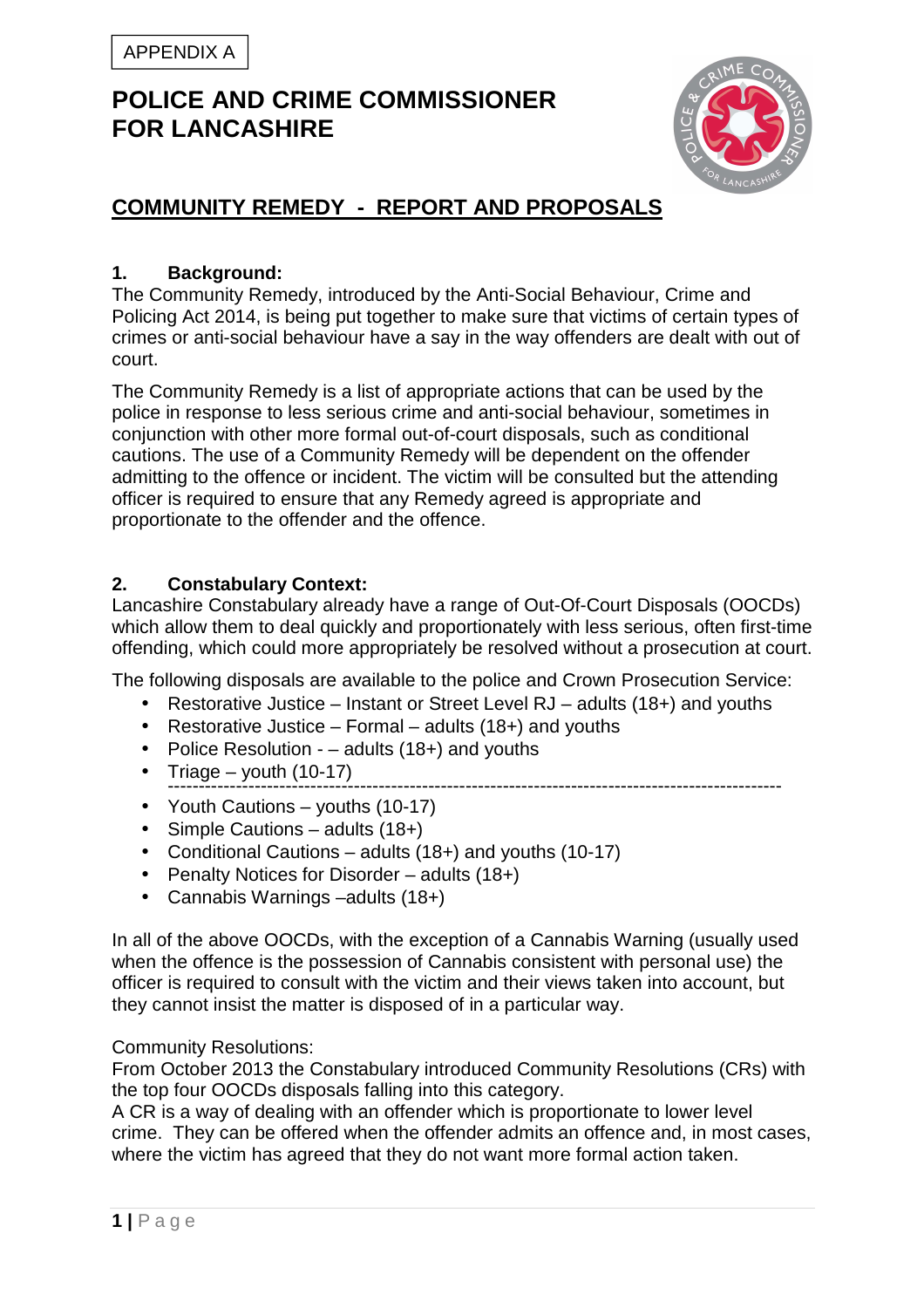

Anti-Social Behaviour and Out-Of-Court Disposals:

At present the range of OOCDs used by the Constabulary, including the Community Resolutions can only be used where a criminal offence has been committed and cannot be applied to incidents or Anti-Social Behaviour.

Recording use of Out-Of-Court Disposals:

Depending on the OOCD being applied recording will be carried out on one of a number of different Constabulary systems. The use of OOCDs is recorded in line with the National Crime Recording Standard (NCRS), Home Office Counting Rules (HOCR) and ACPO guidance.

In April 2013 Home Office Counting Rules changed which allowed Community Resolution (CR) to be recorded as a positive crime outcome. Constabulary IT systems were updated in October 2013 to allow the CR disposal to be recorded incorporating PR, RJ and Youth Triage.

### **3. Community Remedy – Constabulary Context:**

The Office of the Police and Crime Commissioner and the Constabulary have considered where the Community Remedy would fit into the OOCD context outlined above and how the Remedy can be best delivered by Officers.

The criteria for the Remedy and its involvement of victims sits well with the Constabulary's use of OOCDs and Community Resolutions and should not create excessive additional work for Officers. Whilst the Community Remedy will work alongside Community Resolutions, there is a need to ensure that residents are aware when the Community Remedy is being used and understand that it forms part of the Commissioner's approach to supporting victims.

The key issue to be considered by the Constabulary is the application of the Community Remedy to incidents and occurrences of Anti-Social Behaviour. This has required the Constabulary to review how incidents and occurrences of ASB are recorded and disposals registered. As well as supporting the application of the Community Remedy this review will enhance the Constabulary's ability to report on incidents and occurrences of ASB, providing a more complete picture of issues being faced by victims in Lancashire.

## **4. Community Remedy – Draft Proposals:**

Following discussions with the Constabulary the Commissioner produced draft proposals for the Community Remedy as follows:

- 1. Apologising to the victim, face to face or through a letter of explanation or apology;
- 2. Meeting the victim face to face through a Restorative Justice process to enable the victim to tell the offender about the impact that the crime has had on them;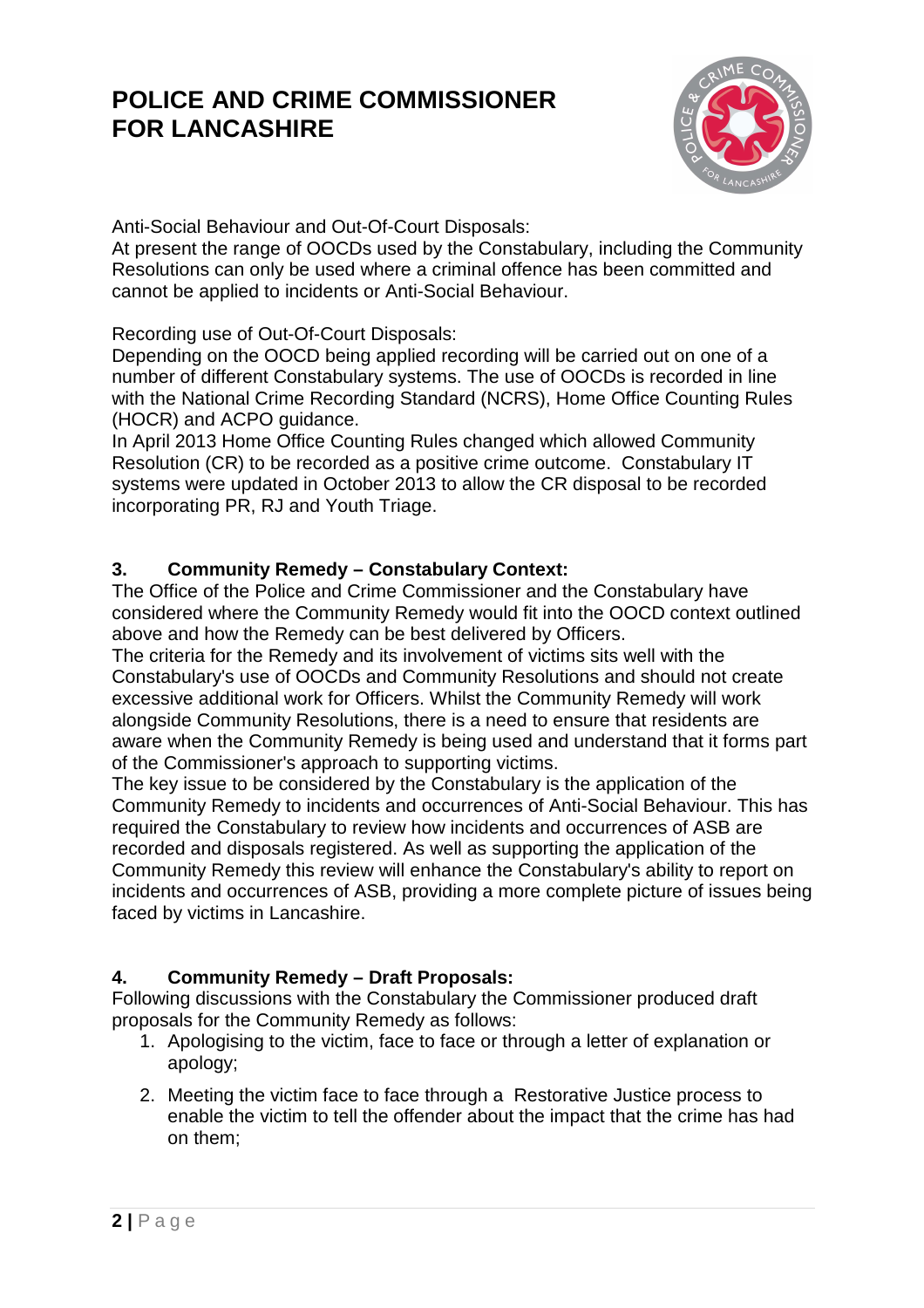

- 3. The offender signing an Acceptable Behaviour Contract where they agree not to behave anti-socially in future, and understand that if they do they will face more formal consequences;
- 4. The offender participating in structured activities funded by the Commissioner as part of his efforts to prevent crime and rehabilitate offenders. For example, drug or alcohol treatment programmes;
- 5. Paying compensation to the victim where appropriate, e.g. for any damage caused;
- 6. Reparation to the victim e.g. repairing or cleaning up any damage and mess caused;
- 7. Reparation to the community e.g. by doing local unpaid work.

### **5. Community Remedy - Consultation:**

The Commissioner has undertaken consultation in relation to draft proposals for the Community Remedy via the Commissioner's Website, at the Constabulary Open Days and directly with each of the Local Authorities in the Lancashire area. The Consultation required local residents to indicate if they supported the draft proposals or not.

Results from all of the consultations undertaken are as follows:

| <b>DRAFT PROPOSAL</b>                         | % For | % Against |
|-----------------------------------------------|-------|-----------|
| Apologise to Victim                           | 86.3% | 13.7%     |
| Meet the Victim through Restorative Justice   | 83.5% | 16.5%     |
| Use of Acceptable Behaviour Contract          | 84.9% | 15.1%     |
| Participate in Structure Activity / Programme | 92.0% | 8.0%      |
| Pay compensation to the Victim                | 92.9% | 7.1%      |
| Undertake Reparation directly for the Victim  | 92.8% | 7.2%      |
| Undertake Reparation in the local community   | 93.8% | 6.2%      |

Whilst the overall response has been positive the higher percentage of negative responses to the first three draft proposals has been noted. From the comments received during the Open Day consultation the main concerns appear to be:

- Concern that victims may not wish to meet or see the offender again
- Lack of a clear understanding of the benefits of Restorative Justice
- Perception that Acceptable behaviour Contracts have very little true value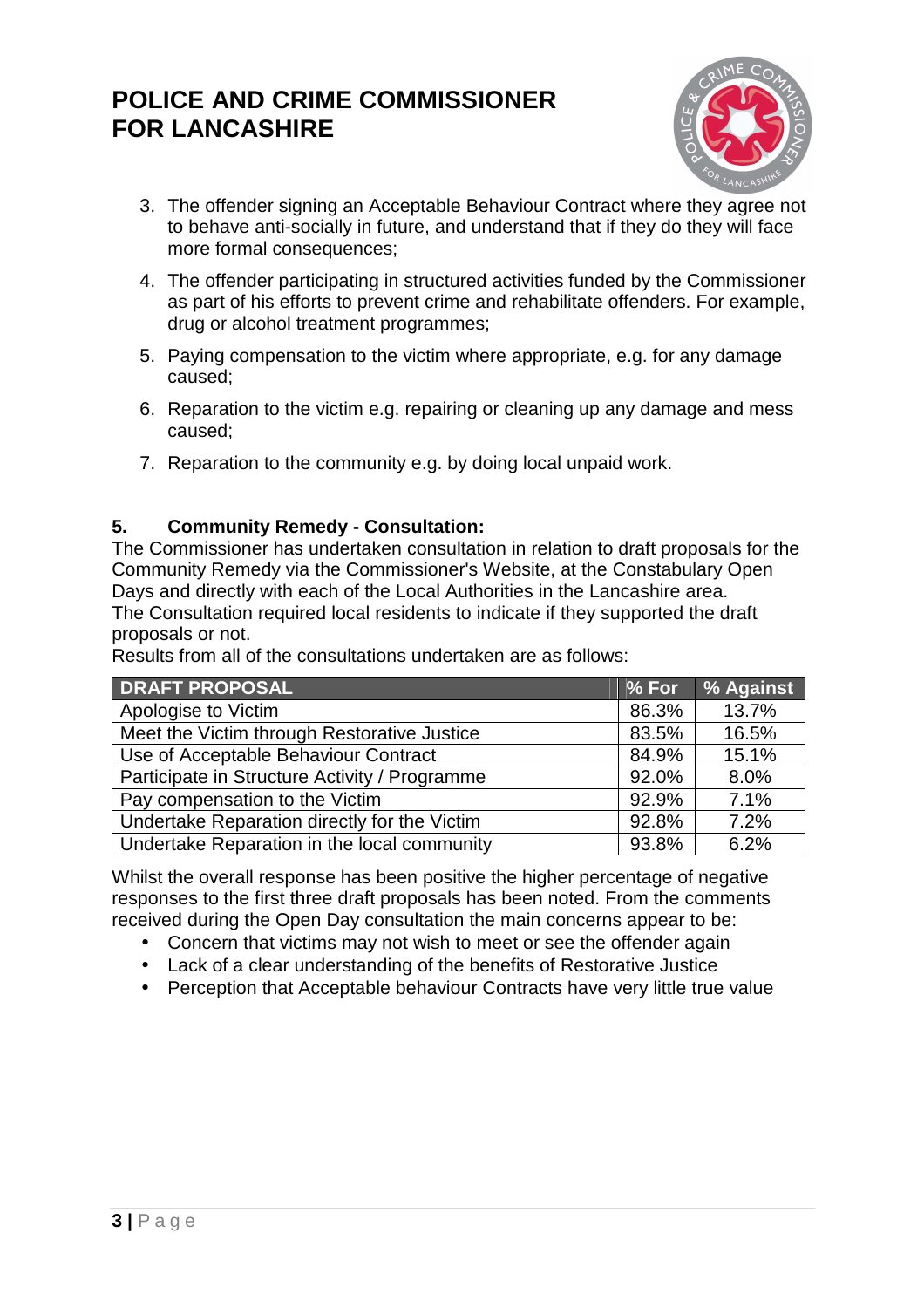

# **6. Community Remedy – Remedy Proposals:**

Following the discussions with the Constabulary and the outcomes of the Consultation it is proposed that the Community Remedies for Lancashire are as follows:

### **6.1 Apologise to the victim, where this is acceptable to the victim**

- i) Face to face at a location acceptable to the victim and offender
- ii) Through a letter of explanation or apology;

### **6.2 Meeting the victim face to face through a Restorative Justice process**

- i) Ensuring that the Restorative Justice process has been clearly explained to the victim;
- ii) Creating an opportunity to enable the victim to tell the offender about the impact that the crime has had on them;

### **6.3 The Offender participates in structured activities or courses**

- i) To address offending behaviour;
- ii) To address potential causes of offending behaviour such as substance or alcohol misuse;
- iii) To reduce the likelihood of re-offending;
- iv) For young people, may also include an option for parental involvement in applicable activities or courses;

## **6.4 Pay compensation to the victim where appropriate**

- i) Usually linked to the cost of damage caused;
- ii) Must ensure that it is realistic for the offender to be able to pay;

## **6.5 Reparation directly to the victim**

- i) Usually linked to repairing or making good damaged caused;
- ii) Could include undertaking other activity that will directly benefit the victim;

#### **6.6 Reparation to the local community**

- i) Undertake supervised unpaid work in the local community
- ii) Work or activity may be proposed or suggested by victim

It is proposed that where a Community Remedy is applied as part of the Constabulary using a Community Resolution (i.e. in relation to a crime) compliance with the Community Remedy becomes part of the agreed Community Resolution.

Where a Community Remedy relates to an incident or Anti-Social Behaviour ensuring compliance may be more challenging to achieve as it will not be possible to attach specific sanctions to non-compliance with a CR.